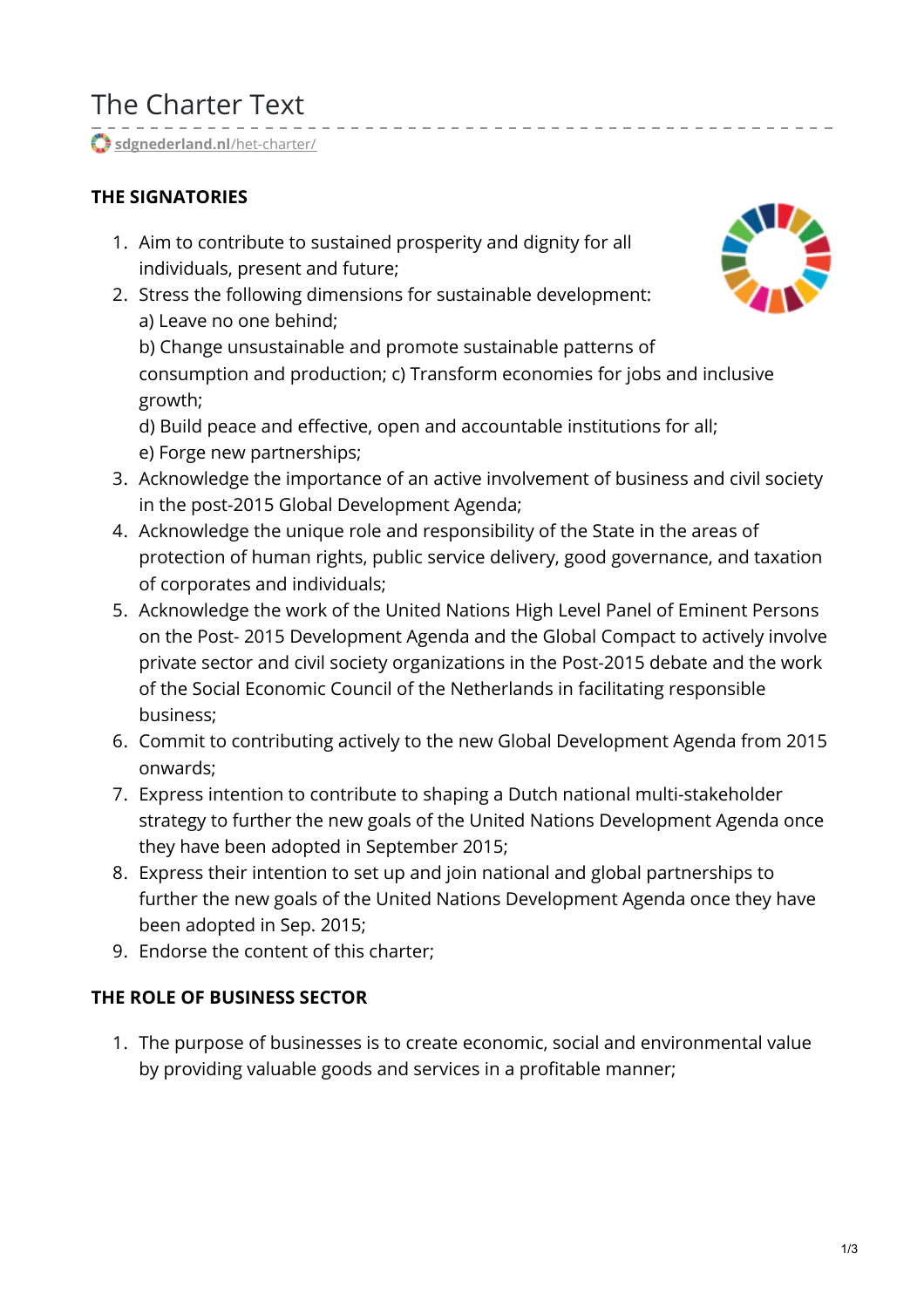2. The particular role of businesses in relation to Global Sustainable Development is to:

a) Respect the human rights of people and workers and conserve natural resources;

b) Find or finance profitable business opportunities that contribute to sustainable development;

c) Innovate to find new solutions to address issues as nutrition, health care and clean technology;

d) Promote a good business culture by eradicating corruption in business practices; e) Promote good governance, law and order as well as contributing to society through taxation;

f) Beopenintheircommunicationsandreportingabouttheirimpactonsociety;

g) Enable sustainable business practices by responsible investment policies and philanthropy;

h) Comply with the normative frameworks for International Corporate Social Responsibility and stakeholder engagement as specified in the OECD Guidelines for Multinational Enterprises, which includes the United Nations Guiding Principles on Business and Human Rights;

3. Businesses have a great potential to find value creating business opportunities including:

a) Creating inclusive, decent and fair jobs;

b) Making supply chains inclusive and sustainable, including convening parties to transform markets and linking micro and small enterprises with larger markets;

- c) Creating resource efficient and circular business processes;
- d) Creating inclusive products that are also accessible to the poor;

e) Stimulating and engaging in social entrepreneurship and impact investing;

4. To fulfill their complex role, businesses need to define, measure and report transparently on the impacts of businesses on economic, natural and social capital;

# **THE ROLE OF CIVIL SOCIETY**

1. The role of civil society is to:

a) Provide for valuable goods that should be organized independently of market and government forces such as commentary, building and transmitting intellectual capital, monitoring, watchdog activities, religious associations, voluntary associations and advocacy;

b) Contribute to the management of public goods from a civic perspective: work together with the public and business sector to manage intellectual, economic, natural, cultural and social public goods by providing brokerage, expertise and non-state representation of groups in society;

c) Provide for valuable goods for which there is no natural market and which governments are not best placed or not willing to provide; this includes providing goods in the domains of, amongst others, aid, education, culture and nature where a specific expertise, independence or representation is valuable;

d) Enable people to organize themselves outside of the state and the market;